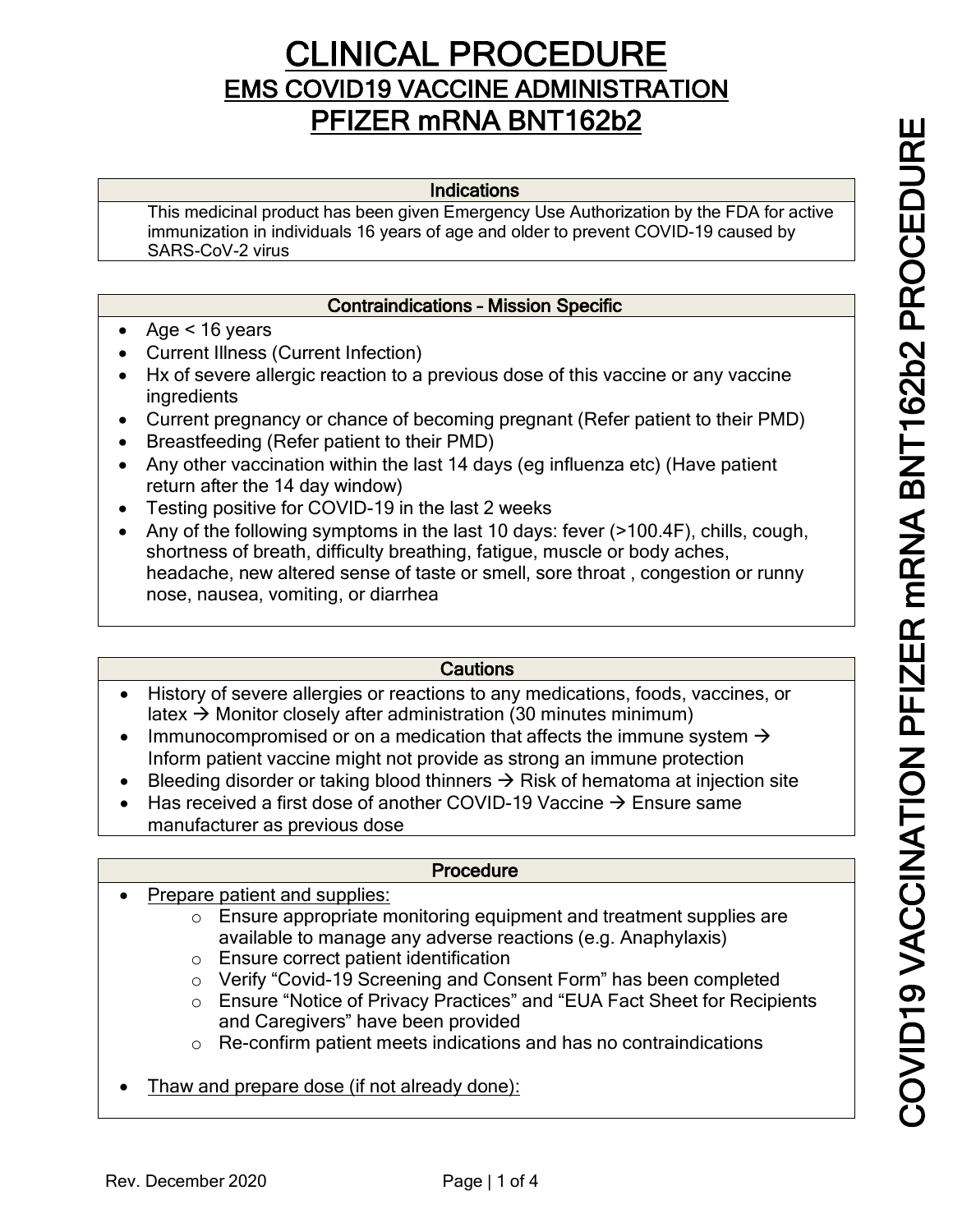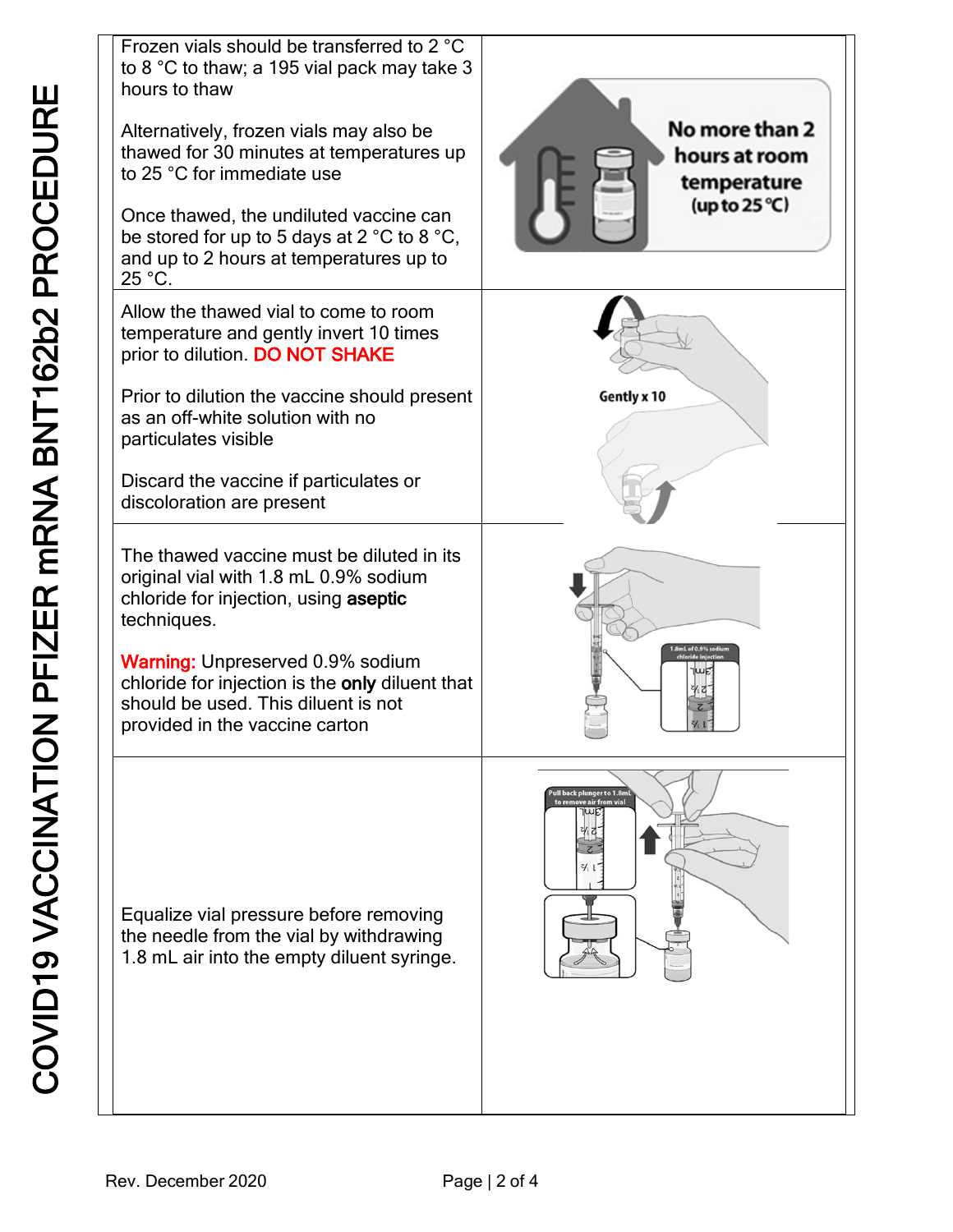

# • Administer Vaccine Dose:



## Monitor for adverse reactions (e.g. anaphylaxis) for minimum 15 minutes and initiate immediate treatment (below) as needed